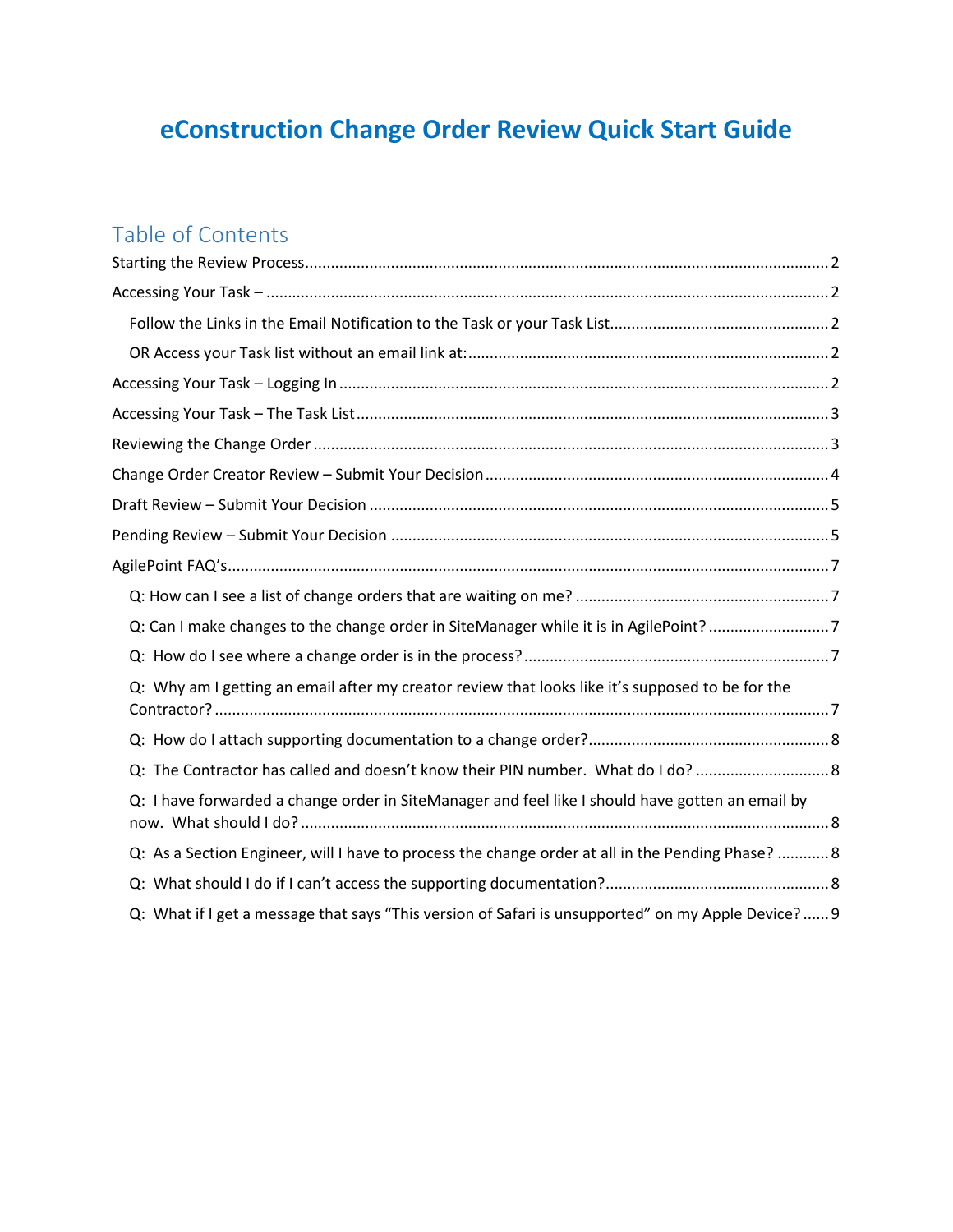## <span id="page-1-0"></span>Starting the Review Process



## <span id="page-1-2"></span><span id="page-1-1"></span>Accessing Your Task –

Follow the Links in the Email Notification to the Task or your Task List.

## <span id="page-1-3"></span>OR Access your Task list without an email link at:

*<https://bpm.kytc.ky.gov/workcenter/index>*

<span id="page-1-4"></span>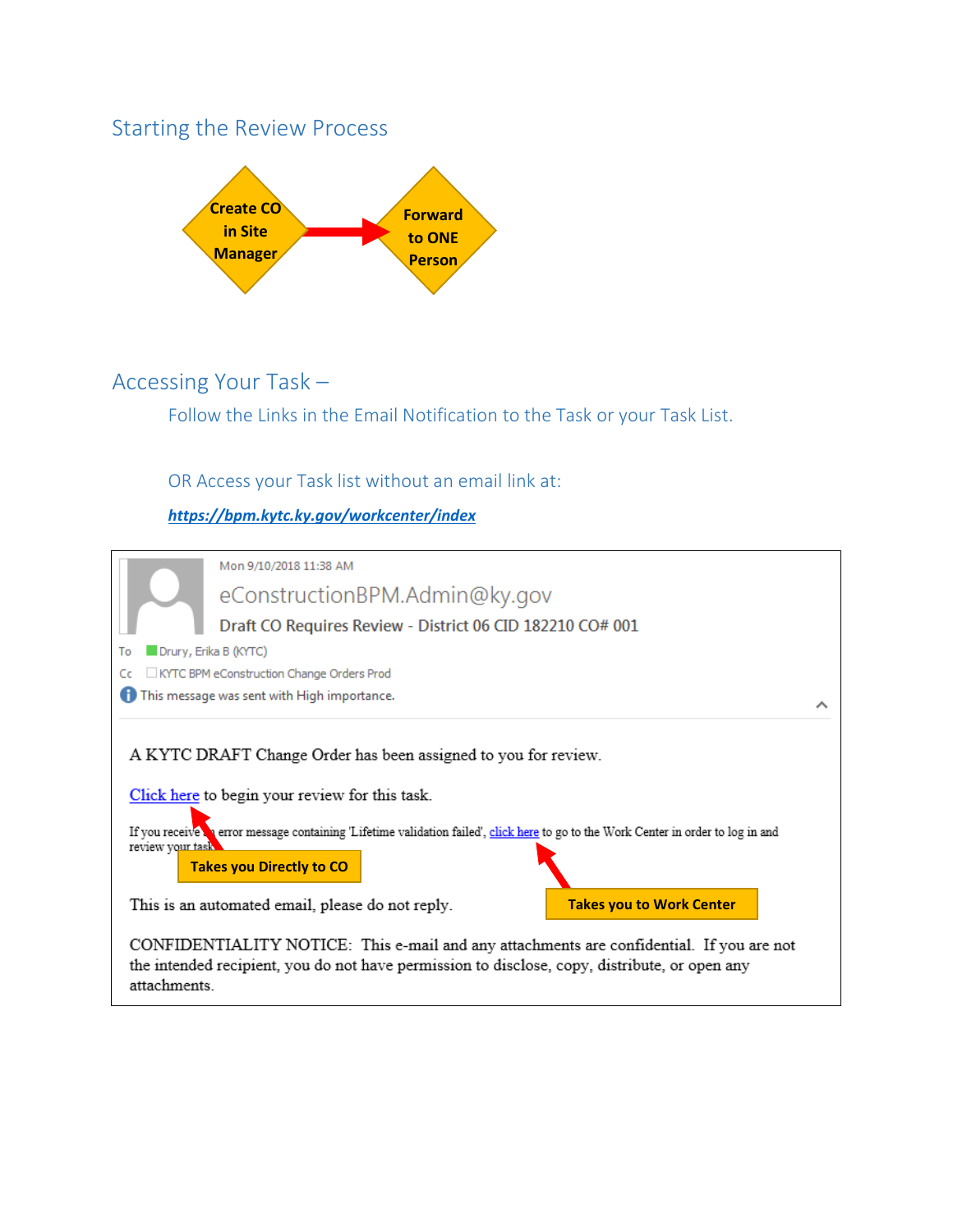# <span id="page-2-0"></span>Accessing Your Task – The Task List

| Overview                                              | My Task (2) | In Queue (4)          | Processes   Started (0)                               | Processes I've Worked (8) |          |               | <b>Delegations</b> |                       |                                            |   |            |               | ø                  |
|-------------------------------------------------------|-------------|-----------------------|-------------------------------------------------------|---------------------------|----------|---------------|--------------------|-----------------------|--------------------------------------------|---|------------|---------------|--------------------|
| $T \approx$                                           |             |                       |                                                       |                           |          |               |                    |                       |                                            |   |            | View My Tasks |                    |
| $\Box$                                                | Priority    | <b>Task Name</b>      | <b>T</b> Process Model                                |                           | T Status | $\rightarrow$ | Due Date           | User                  | T Process Instance Name                    | ۳ | Initiator  | ÷             | Assigned Date      |
| $\Box$                                                | ۰           | Creator Review        | UAT-CN-eConstruction Change Order                     |                           | Overdue  |               | 2018/05/16 10:18.  | Drury, Erika B (KYTC) | ContractID 182019 CO# 003 5/11/2018 10:18: |   | AgilePoint |               | 2010/05/11 10:10.  |
| $\Box$                                                | ۰           | <b>Creator Review</b> | UAT-CN-eConstruction Change Order                     |                           | Overdue  |               | 2018/05/16 10:18.  | Drury, Erika B (KYTC) | ContractID 182019 CO# 003 5/11/2018 10:18: |   | AgilePoint |               | 2018/05/11 10:18.  |
|                                                       |             |                       | <b>Left Click Once and Choose</b><br><b>Open Task</b> |                           |          |               |                    |                       |                                            |   |            |               |                    |
| $\mathbb{H} \times \mathbb{G} \rightarrow \mathbb{H}$ |             |                       |                                                       |                           |          |               |                    |                       |                                            |   |            |               | $1 - 2$ of 2 items |

# <span id="page-2-1"></span>Reviewing the Change Order

| DOT<br>Leting<br>dscrippie<br>Dariet<br>COVINGTON (06960)<br><b>Dauchy</b><br>CARROLL<br><b>Scroll Bar</b><br>Navigate<br><b>Project Number</b><br>FD04 SPP 021 0042 009-014<br>navigates up<br>to Change<br>Road Name<br>and down<br>CARROLLTON TO GHENT ROAD JUS 42:<br><b>Order</b><br>pages<br>red in the contract to 19/10/2017. "A Net increase of 1 Day," Sased on the cost ratio of the original contract time (\$13,400,033.00 divided by 518 calendar days = \$25,903.76;; a time edension<br>parted for additional work<br><b>Itanetard Explanations Applied to All Line 7</b><br>There are no have available. | Carosat ID                                                                                                                                                                                                                                                                                                                      | Change Order Number |  |  |
|---------------------------------------------------------------------------------------------------------------------------------------------------------------------------------------------------------------------------------------------------------------------------------------------------------------------------------------------------------------------------------------------------------------------------------------------------------------------------------------------------------------------------------------------------------------------------------------------------------------------------|---------------------------------------------------------------------------------------------------------------------------------------------------------------------------------------------------------------------------------------------------------------------------------------------------------------------------------|---------------------|--|--|
| Chenge Drawl Stetus                                                                                                                                                                                                                                                                                                                                                                                                                                                                                                                                                                                                       | 181234                                                                                                                                                                                                                                                                                                                          |                     |  |  |
| PEND.                                                                                                                                                                                                                                                                                                                                                                                                                                                                                                                                                                                                                     |                                                                                                                                                                                                                                                                                                                                 |                     |  |  |
|                                                                                                                                                                                                                                                                                                                                                                                                                                                                                                                                                                                                                           |                                                                                                                                                                                                                                                                                                                                 |                     |  |  |
|                                                                                                                                                                                                                                                                                                                                                                                                                                                                                                                                                                                                                           |                                                                                                                                                                                                                                                                                                                                 |                     |  |  |
| EATON ASPHALT PAITNG CO INC AND SUBSIDIARY<br>Contractor Apprens Line 1<br>138 EAST FROGTOWN ROAD<br>Civinadar Address Line 2                                                                                                                                                                                                                                                                                                                                                                                                                                                                                             | Contractor                                                                                                                                                                                                                                                                                                                      |                     |  |  |
|                                                                                                                                                                                                                                                                                                                                                                                                                                                                                                                                                                                                                           |                                                                                                                                                                                                                                                                                                                                 |                     |  |  |
|                                                                                                                                                                                                                                                                                                                                                                                                                                                                                                                                                                                                                           |                                                                                                                                                                                                                                                                                                                                 |                     |  |  |
|                                                                                                                                                                                                                                                                                                                                                                                                                                                                                                                                                                                                                           |                                                                                                                                                                                                                                                                                                                                 |                     |  |  |
|                                                                                                                                                                                                                                                                                                                                                                                                                                                                                                                                                                                                                           |                                                                                                                                                                                                                                                                                                                                 |                     |  |  |
| Contractor City State, Zip                                                                                                                                                                                                                                                                                                                                                                                                                                                                                                                                                                                                |                                                                                                                                                                                                                                                                                                                                 |                     |  |  |
| WALTON, KY 41004                                                                                                                                                                                                                                                                                                                                                                                                                                                                                                                                                                                                          |                                                                                                                                                                                                                                                                                                                                 |                     |  |  |
|                                                                                                                                                                                                                                                                                                                                                                                                                                                                                                                                                                                                                           |                                                                                                                                                                                                                                                                                                                                 |                     |  |  |
|                                                                                                                                                                                                                                                                                                                                                                                                                                                                                                                                                                                                                           |                                                                                                                                                                                                                                                                                                                                 |                     |  |  |
|                                                                                                                                                                                                                                                                                                                                                                                                                                                                                                                                                                                                                           |                                                                                                                                                                                                                                                                                                                                 |                     |  |  |
|                                                                                                                                                                                                                                                                                                                                                                                                                                                                                                                                                                                                                           |                                                                                                                                                                                                                                                                                                                                 |                     |  |  |
|                                                                                                                                                                                                                                                                                                                                                                                                                                                                                                                                                                                                                           |                                                                                                                                                                                                                                                                                                                                 |                     |  |  |
|                                                                                                                                                                                                                                                                                                                                                                                                                                                                                                                                                                                                                           |                                                                                                                                                                                                                                                                                                                                 |                     |  |  |
|                                                                                                                                                                                                                                                                                                                                                                                                                                                                                                                                                                                                                           |                                                                                                                                                                                                                                                                                                                                 |                     |  |  |
|                                                                                                                                                                                                                                                                                                                                                                                                                                                                                                                                                                                                                           |                                                                                                                                                                                                                                                                                                                                 |                     |  |  |
|                                                                                                                                                                                                                                                                                                                                                                                                                                                                                                                                                                                                                           | equipment, materials, and overhead necessary to complete all items of work.                                                                                                                                                                                                                                                     |                     |  |  |
|                                                                                                                                                                                                                                                                                                                                                                                                                                                                                                                                                                                                                           |                                                                                                                                                                                                                                                                                                                                 |                     |  |  |
|                                                                                                                                                                                                                                                                                                                                                                                                                                                                                                                                                                                                                           |                                                                                                                                                                                                                                                                                                                                 |                     |  |  |
| <b>Alline Benu</b><br><b>Detailed Exploration</b>                                                                                                                                                                                                                                                                                                                                                                                                                                                                                                                                                                         |                                                                                                                                                                                                                                                                                                                                 |                     |  |  |
| There are no barro available                                                                                                                                                                                                                                                                                                                                                                                                                                                                                                                                                                                              | Change Order Description<br>Force Main Service Connection: Class 2 Channel Lining<br>Change Order Time Adjustment Days:<br>Time Adjustment Explanation<br>Change the Specified Date of Completion from 11/17/2017 as<br>of 1 celender day, (\$13,875.14 divided by \$25,005.78 x 0.53)<br>(027) All items shall include all tax |                     |  |  |

**Change Order Information Page** shows Header information, Time Adjustment, Items and Quantities.

**Funding Strip Tab** shows PO Lines and Funding Information.

**Approvals Tab** is where you submit your approval.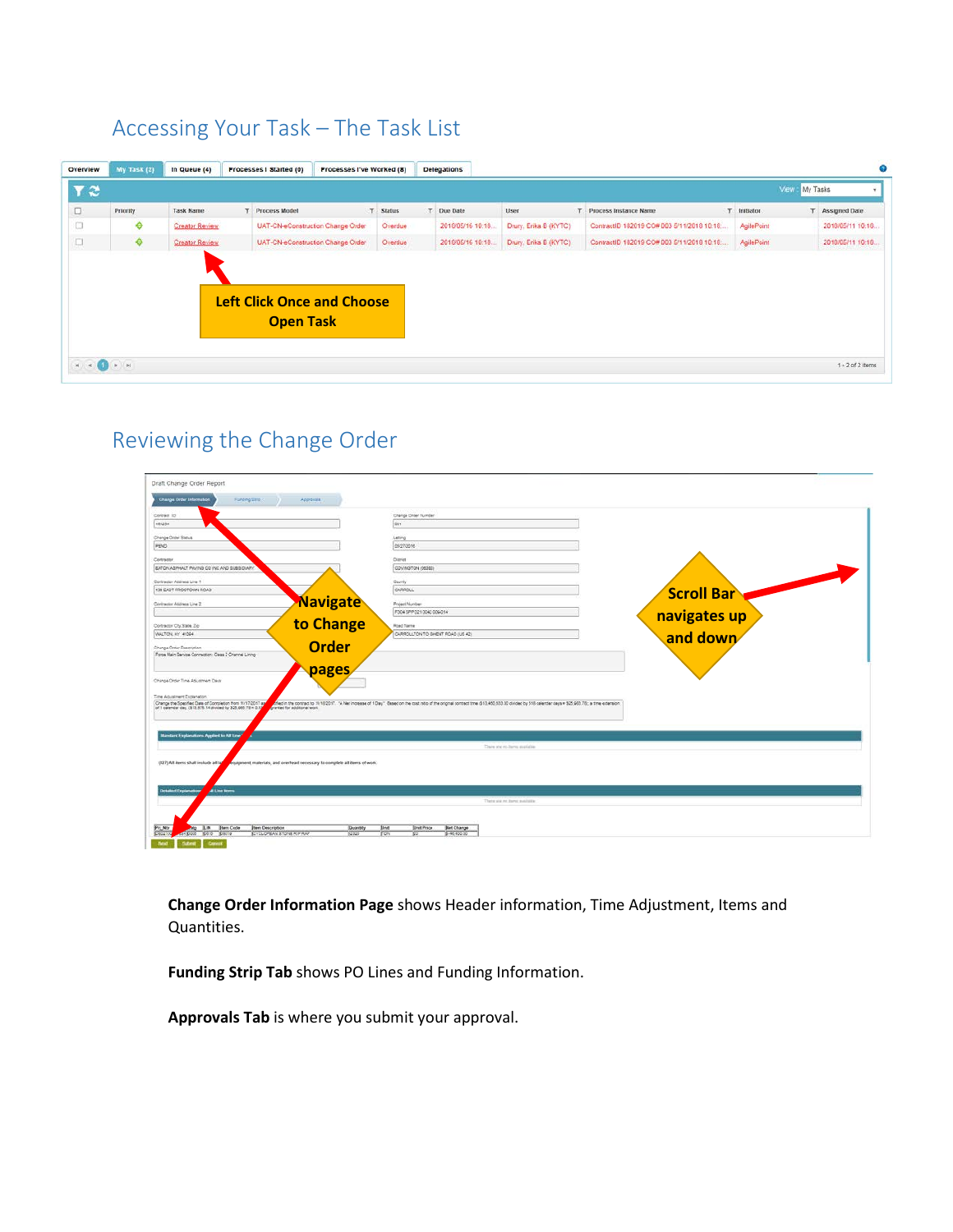| Draft Change Order Report                                     |                                              |                                            |                                  |
|---------------------------------------------------------------|----------------------------------------------|--------------------------------------------|----------------------------------|
| Change Order Information<br>Funding Strip<br><b>Approvals</b> |                                              |                                            |                                  |
| Contractor Contact Name*                                      | Contractor Contact Email*                    | <b>Upload Supporting Documentation</b>     |                                  |
|                                                               |                                              | The files will be listed here              |                                  |
| 1. Enter Contractor Info<br><b>Creator Review</b>             | Are you the Section Supervisor?*             | Select/Change Section Supervisor           | <b>2. Upload Supporting Docs</b> |
|                                                               | <b>Creator Name</b><br><b>KYTC\sthompson</b> | <b>Creator Approval Date</b><br>08/01/2017 |                                  |
|                                                               | <b>Creator Email</b><br>sthompson@ky.gov     | <b>Creator Approval</b><br>Approve Rework  |                                  |
| <b>Section Supervisor Approval</b>                            | Section Supervisor*                          |                                            |                                  |
|                                                               | <b>Section Supervisor Email</b>              | <b>4. Approve or Rework</b>                |                                  |
| <b>General Comments</b>                                       |                                              |                                            |                                  |
|                                                               |                                              |                                            | Add Com                          |
| Comment                                                       | $T$ User<br>$T$ Date                         |                                            |                                  |
|                                                               | No Records Found                             |                                            | $\Delta$<br>$\boldsymbol{\tau}$  |
| <b>5. Submit Approval</b><br><b>District Branch Ma</b>        | <b>District Branch Manager</b>               | Select Branch Manager                      | 3. Add Comment                   |
|                                                               | District Branch Manager Email                |                                            |                                  |
| Submit<br>Cancel<br>Previous                                  |                                              |                                            | $\overline{ }$                   |

# <span id="page-3-0"></span>Change Order Creator Review – Submit Your Decision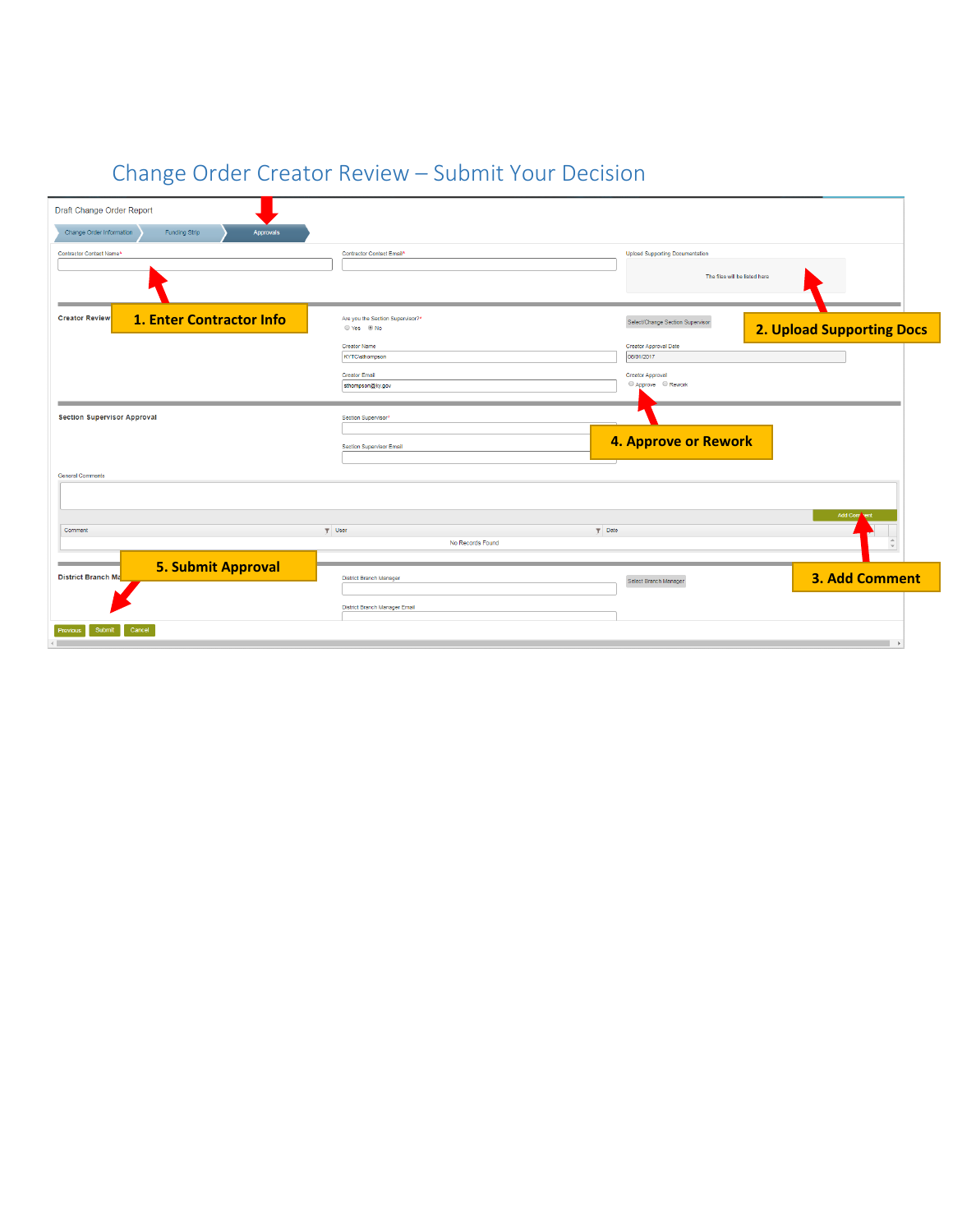## <span id="page-4-0"></span>Draft Review – Submit Your Decision

| Draft Change Order Report                                     |                          |                                                        |
|---------------------------------------------------------------|--------------------------|--------------------------------------------------------|
| Change Order Information<br>Funding Strip<br><b>Approvals</b> |                          |                                                        |
| Upload Supporting Documentation                               |                          |                                                        |
| The files will be listed here                                 |                          | <b>Make Review Decision</b>                            |
| <b>Contractor Draft Approval</b>                              | Contractor Contact Name  | Contractor Approval - Draft*<br>$O$ Approve $O$ Rework |
| Enter verification PIN                                        | Contractor Contact Email | Contractor Draft Approval Date*<br>07/20/2017          |
| General Comments                                              |                          | <b>Add any Comments</b>                                |
|                                                               |                          |                                                        |
| Comment                                                       | $\P$ User<br>$\P$ Date   | <b>Add Comment</b><br>$\overline{\phantom{a}}$         |
|                                                               | No Records Found         |                                                        |
|                                                               |                          |                                                        |

**Approve** – Sends Change Order to the next line reviewer

**Rework** – Sends a *Creator Rework Review* task (by email) back to the Creator. Edits must be made in SiteManager and then the Creator Rework Review task must be worked in AgilePoint to move the Change Order back through the approval chain. It is no longer necessary to reforward the Change Order in SiteManager. **Comments are required to Rework a Change Order.**

**Review** – Sends the change order back through the approval chain if there are comments that you feel should be re-reviewed by prior reviewers. For instance, if the liaison makes a change in SiteManager that they feel like should be reviewed by previous reviewers, they would choose Review. Comments are required to Review a Change Order.

## <span id="page-4-1"></span>Pending Review – Submit Your Decision

| <b>CDE Pending Review</b>                                                               |                  |                                                     |               |                                                                                                                                                                            |
|-----------------------------------------------------------------------------------------|------------------|-----------------------------------------------------|---------------|----------------------------------------------------------------------------------------------------------------------------------------------------------------------------|
| Change Order Information<br><b>Funding Strip</b>                                        | <b>Approvals</b> |                                                     |               |                                                                                                                                                                            |
| Mobile Users Not Connected to KYTC Network, Click Her<br>e to View Supporting Documents |                  |                                                     |               |                                                                                                                                                                            |
| <b>Upload Supporting Documents</b>                                                      |                  |                                                     |               |                                                                                                                                                                            |
| The files will be listed here                                                           |                  |                                                     |               |                                                                                                                                                                            |
| <b>Current Contract Amount</b><br>\$77,540,633.28                                       |                  | <b>Total Approved Change Orders</b><br>\$106,620.00 |               | <b>Make Review Decision</b>                                                                                                                                                |
| <b>Chief District Engineer Approval - Pending</b>                                       |                  | <b>Chief District Engineer</b><br>KYTC\Erika.Drury  |               | di District Engineer Approval - Pending*<br>○ Approve ○ Rework                                                                                                             |
| <b>SMID Chief District Engineer</b>                                                     |                  | <b>Chief District Engineer Email</b>                |               | Chief District Engineer Approval Date - Pending                                                                                                                            |
| ebrown3<br><b>General Comments</b>                                                      |                  | Erika.Drury@ky.gov                                  |               | 09/14/2018<br>My submission of this approval decision is the equivalent of my<br>written signature for legal purposes, pursuant to KRS 369.107.<br><b>Add any Comments</b> |
|                                                                                         |                  |                                                     |               | <b>Add Comment</b>                                                                                                                                                         |
| Comment                                                                                 |                  | $\nabla$ User                                       | $\nabla$ Date | $\overline{\mathsf{T}}$                                                                                                                                                    |
|                                                                                         |                  | No Records Found                                    |               | $\hat{\phantom{0}}$                                                                                                                                                        |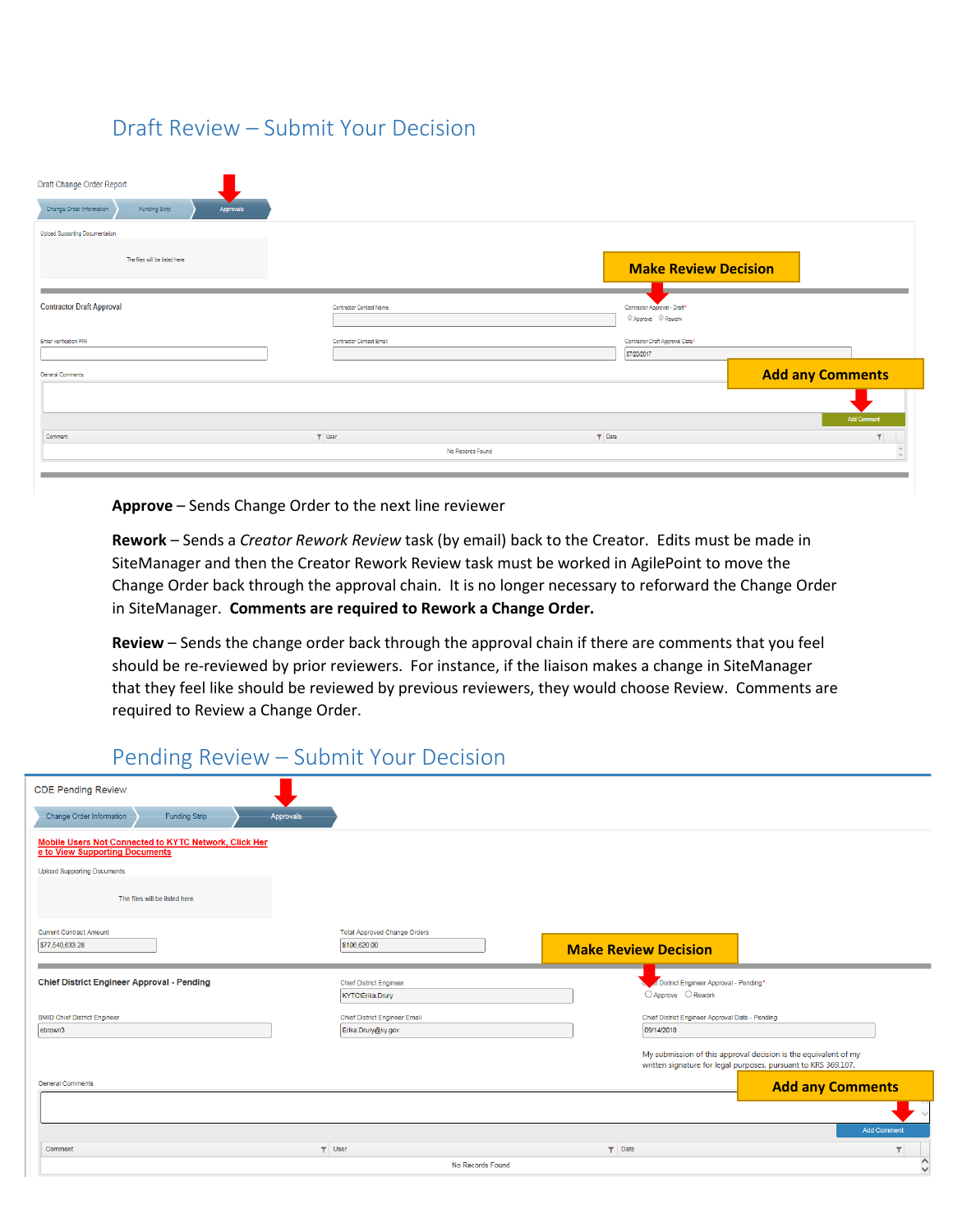**Pending Approve** – Sends Change Order to the next line reviewer.

**Pending Rework** – Sends a *Creator Rework Review* task back to the Creator and changes the Change Order Status back to Draft. Edits must be made in SiteManager and then the Creator Rework Review task must be worked to move the Change Order back through the approval chain. It is no longer necessary to reforward the Change Order in SiteManager. Comments are required to Rework a Change Order.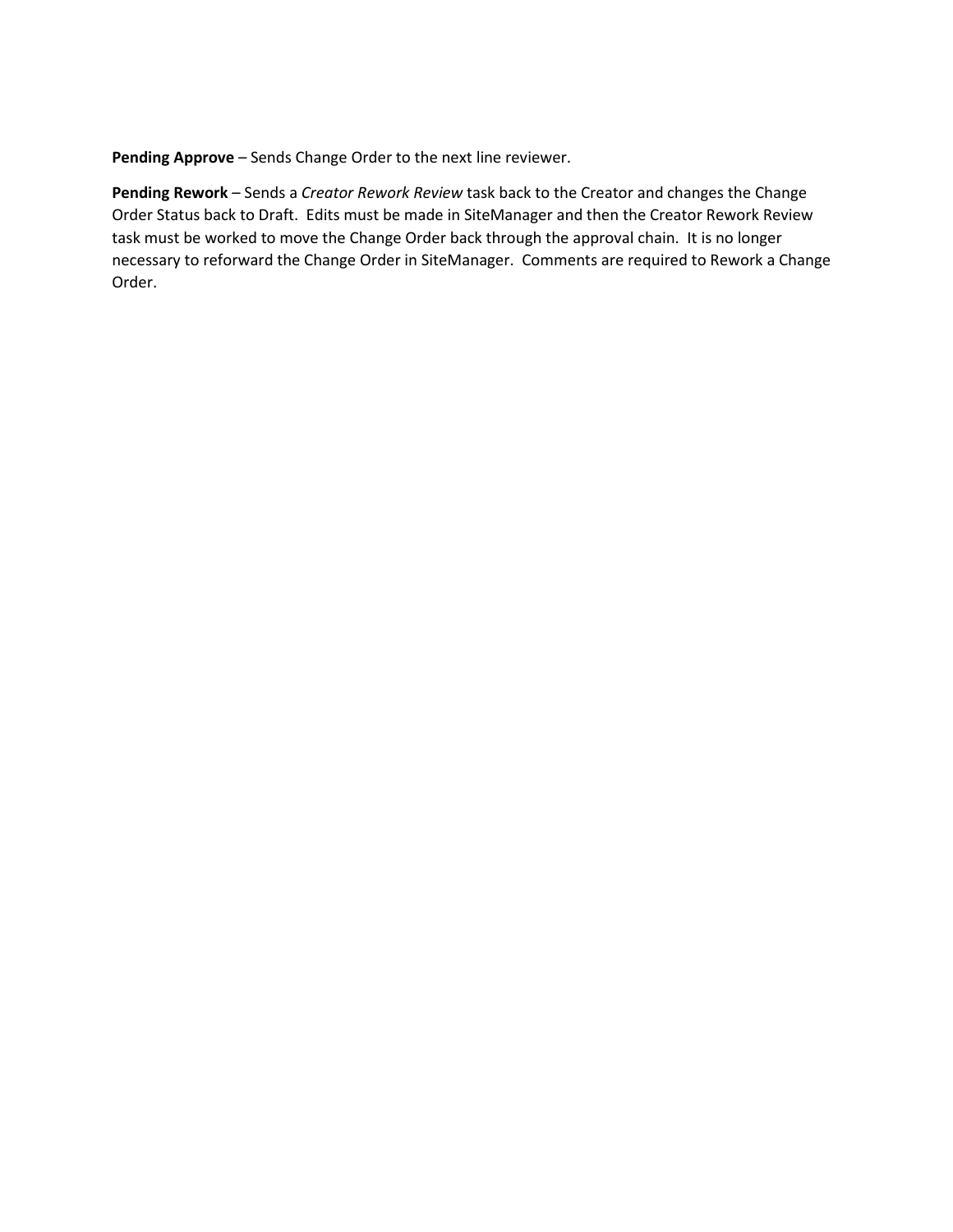# <span id="page-6-0"></span>AgilePoint FAQ's

### <span id="page-6-1"></span>Q: How can I see a list of change orders that are waiting on me?

#### A: Go to<https://bpm.kytc.ky.gov/workcenter/index>

In the My Tasks tab, you will see any change orders that are assigned to you.

#### <span id="page-6-2"></span>Q: Can I make changes to the change order in SiteManager while it is in AgilePoint?

Yes, you can still change the change order in SiteManager until the change order is changed to Pending without forwarding the change order again. If quantity or items are changed, it will automatically route back through the approval process, but changes made to spelling, grammar, or wording will automatically show up when the next person in the approval process receives the change order without forwarding again in SiteManager or moving back in the AgilePoint process.

If changes are not showing up in AgilePoint after making the changes in SiteManager, please call or email the SiteManager Help Desk in the Division of Construction (502)564-4780.

### <span id="page-6-3"></span>Q: How do I see where a change order is in the process?

A: Go to [https://business.kytc.ky.gov/apps/bpm/eConstruction/Lists/Change%20Orders%20Under%20Review/All](https://business.kytc.ky.gov/apps/bpm/eConstruction/Lists/Change%20Orders%20Under%20Review/AllItems.aspx) [Items.aspx](https://business.kytc.ky.gov/apps/bpm/eConstruction/Lists/Change%20Orders%20Under%20Review/AllItems.aspx)

The SharePoint site is the easiest place to track your change orders. Make sure you are in the **All Change Orders** Section. If not, you should be able to choose that on the left of the screen. When in All Change Orders, you can type your CID in the search box and the change orders will come up with their current reviewer in the Reviewer column.

#### eConstruction Home All Change Orders



## <span id="page-6-4"></span>Q: Why am I getting an email after my creator review that looks like it's supposed to be for the Contractor?

A: The Creator gets copied on the email to the Contractor so they can make sure they've not mistyped the email address and so the Cabinet has a record of who the Contractor email went to. This will also come in handy if the Contractor loses the copy of their email because they will have no way to retrieve it. The creator can send the email to them again.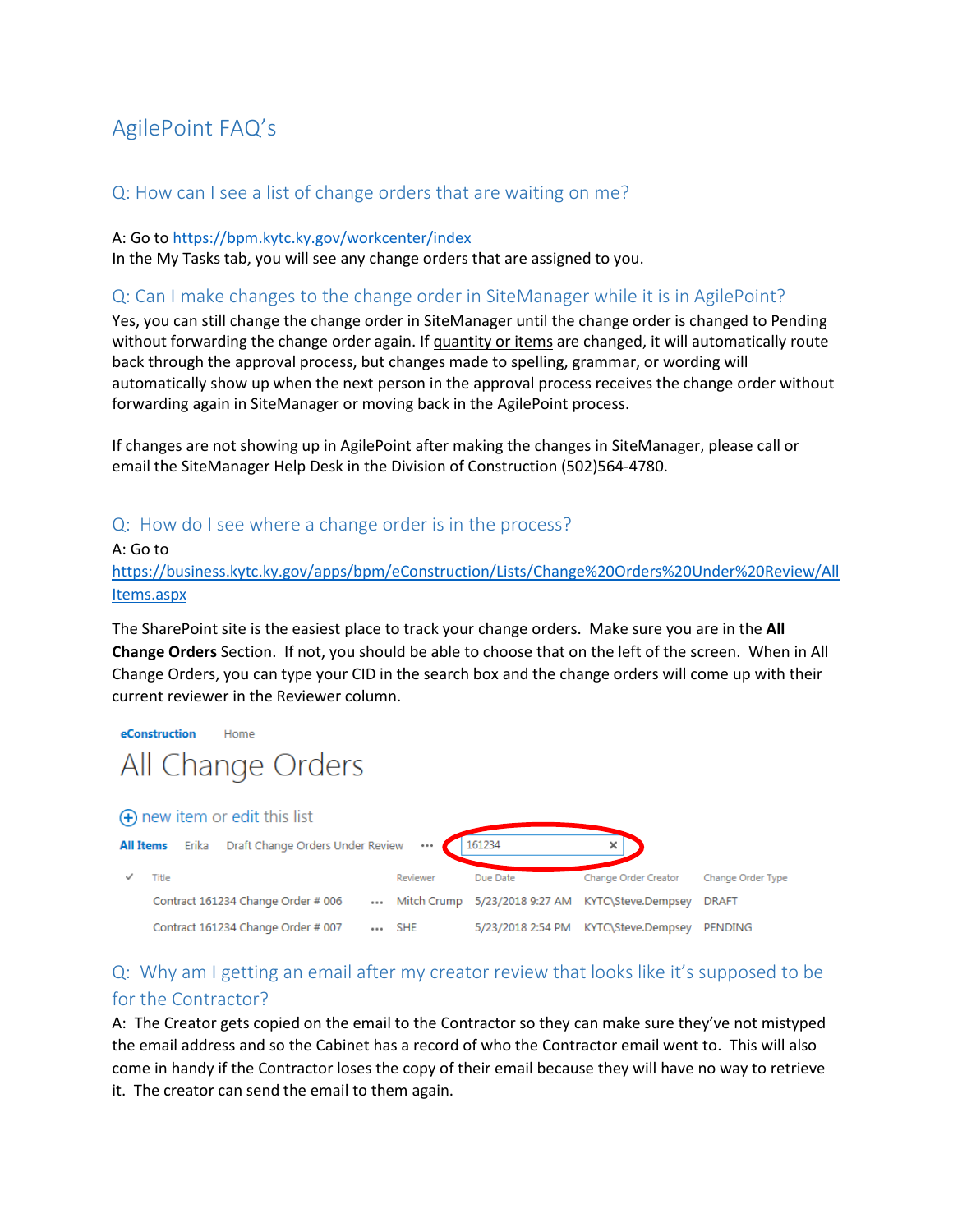## <span id="page-7-0"></span>Q: How do I attach supporting documentation to a change order?

A: Supporting documentation can be attached at the Creator and Liaison Level. You can drag and drop files into the box shown below. Or you can click on the box and it will bring up your FileExplorer to locate the file you want to attach. The files will be automatically uploaded to ProjectWise after final approval so there is no need to manually upload them to ProjectWise.

## Draft Change Order Report

| Change Order Information           |                                | <b>Funding Strip</b>                                         | Approvals |  |
|------------------------------------|--------------------------------|--------------------------------------------------------------|-----------|--|
| <b>Jpload Supporting Documents</b> | e to View Supporting Documents | <b>Mobile Users Not Connected to KYTC Network, Click Her</b> |           |  |
|                                    |                                | The files will be listed here                                |           |  |

## <span id="page-7-1"></span>Q: The Contractor has called and doesn't know their PIN number. What do I do?

A: The PIN number was sent by US mail to the President or highest officer of the Company. First, they should ask them if they received the PIN. If they have lost it, they should call Erika Drury or Matt Looney in the Division of Construction and they will resend their PIN by mail to the same person.

## <span id="page-7-2"></span>Q: I have forwarded a change order in SiteManager and feel like I should have gotten an email by now. What should I do?

A: The email should come very soon after you've forwarded the change order. If not, please call or email (kytc.sitemanagerteam@ky.gov) the SiteManager Help Desk in the Division of Construction (502)564-4780.

## <span id="page-7-3"></span>Q: As a Section Engineer, will I have to process the change order at all in the Pending Phase?

A: No, the only thing the section office will get when the change order is in the pending phase in Agile Point will be a copy of the email that is sent to the contractor. After that the email with the final approved change order will be sent when the process is complete.

### <span id="page-7-4"></span>Q: What should I do if I can't access the supporting documentation?

A: If you are on the network, you can click the link:

[https://business.kytc.ky.gov/apps/bpm/eConstruction/Lists/Change%20Orders%20Under%20Re](https://business.kytc.ky.gov/apps/bpm/eConstruction/Lists/Change%20Orders%20Under%20Review/AllItems.aspx) [view/AllItems.aspx](https://business.kytc.ky.gov/apps/bpm/eConstruction/Lists/Change%20Orders%20Under%20Review/AllItems.aspx)